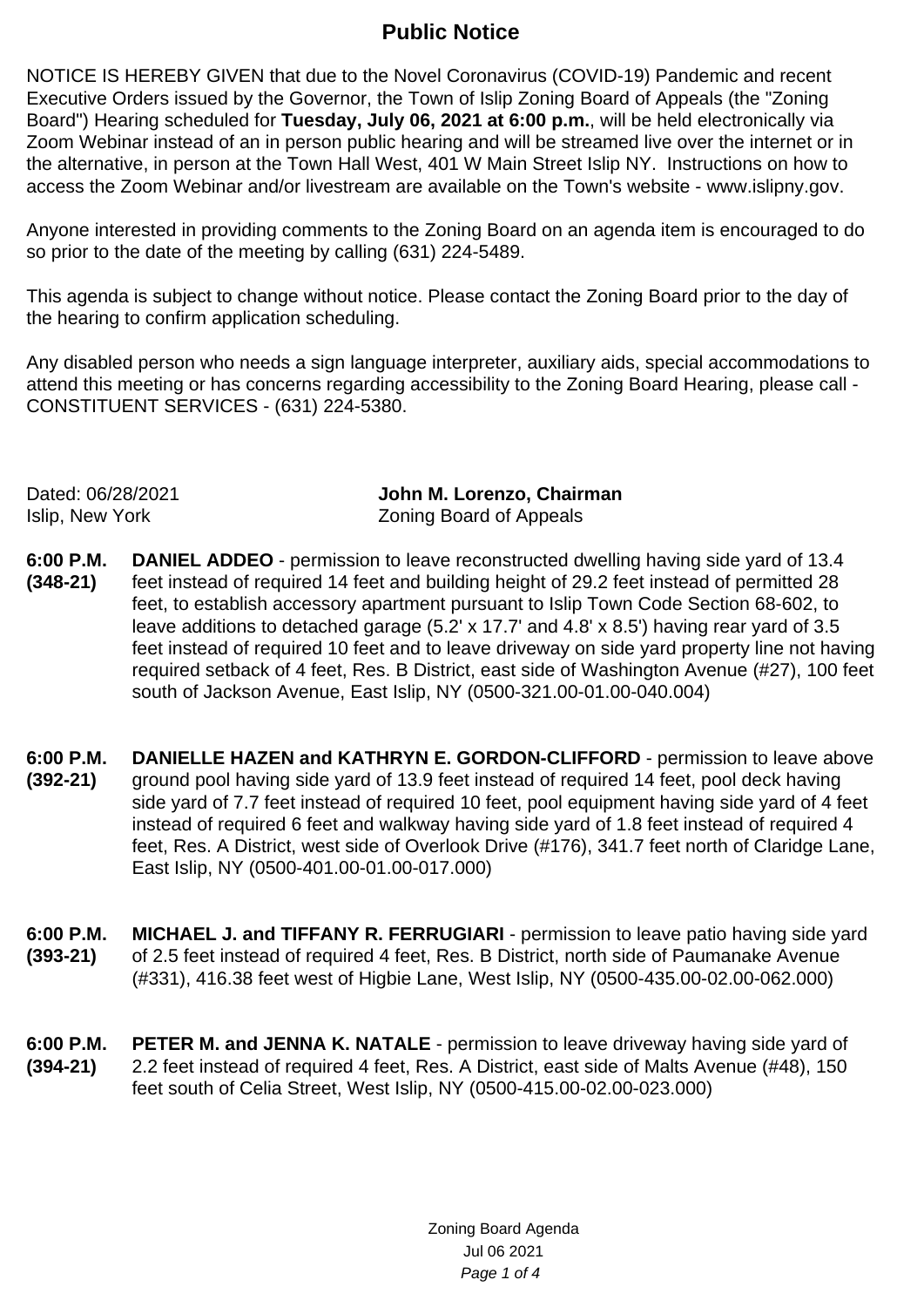- **6:00 P.M. (395-21) FRANK BASILE** - permission to erect one story addition (10' x 46' Irrg.) leaving side yard of 12.55 feet instead of required 14 feet, Res. B District, south side of Wantagh Avenue South (#72), 435 feet east of Conlu Drive East, East Islip, NY (0500-322.00-01.00-059.000)
- **6:00 P.M. (396-21) VINCENT T. and DANIELLE IACOPELLI** - permission to leave driveway having side yard of 0.9 feet instead of required 4 feet, Res. B District, north side Roderick Road (#65), 230 feet east of Pine Avenue, West Islip, NY (0500-389.00-03.00-081.000)
- **6:00 P.M. (397-21) JOSEPH ENGLERT and ARIEL BAER** - permission to reconstruct dwelling and erect second story addition on lot having lot area of 10,000 sq. feet instead of required 11,250 sq. feet, leaving side yard of 11.9 feet instead of required 14 feet, total side yards of 25.9 feet instead of required 28 feet, to leave deck having side yard of 1.8 feet and driveway on side property line instead of required 4 feet each, Res. A District, north side of Shamokin Lane (#15), 200 feet east of Matinecock Avenue, East Islip, NY (0500-373.00-02.00-092.000)
- **6:00 P.M. (398-21) PATRICIA L. WRITER** - permission to leave detached garage (20.4' x 24.3') having side yard of 3 feet and rear yard of 3.7 feet instead of required 4 feet each, driveway on side property line and walkway having side yard of 2 feet instead of required 4 feet each, shed having rear yard of 1.6 feet instead of required 2 feet, Res. B District, south side of Elliot Place (#24), 270 feet east of Grant Avenue, Islip, NY (0500-370.00-02.00-028.000)
- **6:00 P.M. (399-21) MICHAEL DALE** - permission to install inground pool leaving side yard of 13.5 feet instead of required 18 feet, Res. AA District, east side of Oakwood Avenue (#59), 583.95 feet north of Middle Road, NY (0500-384.00-03.00-009.002)
- **6:00 P.M. CARMINE D. and GERMAINE CAPPIELLO LIFE ESTATE and DOMINICK A.**
- **(400-21) CAPPIELLO and JANINE M. MAYNARD** - permission to erect second story addition leaving floor area ratio of 29.86% instead of permitted 25% and to leave shed having side yard of 0.9 feet instead of required 2 feet, Res. B District, north side of Abrew Street (#15), 477.59 feet east of Brook Avenue, Bay Shore, NY (0500-316.00-01.00-032.000)
- **6:00 P.M. (401-21) EDWARD and KRISTEN CLARK** - permission to erect one story addition (14' x 28') leaving side yard of 10.1 feet instead of required 14 feet and to leave driveway having side yard of 0.33 feet instead of required 4 feet, Res. B District, south side of Aldrich Street (#30), 363.79 feet east of Macon Avenue, Sayville, NY (0500-331.00-02.00-006.000)

Zoning Board Agenda Jul 06 2021 Page 2 of 4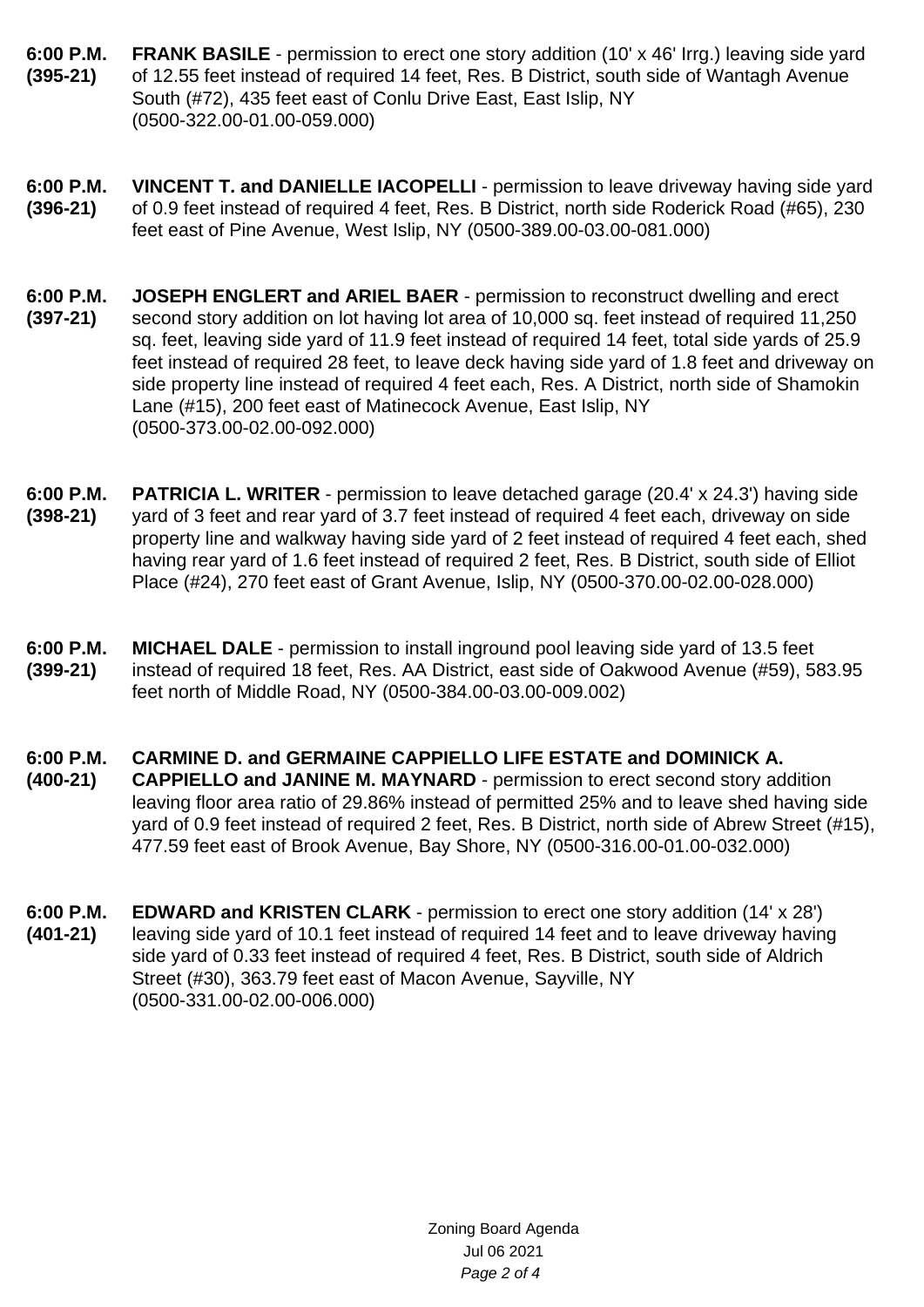- **6:00 P.M. (402-21) MASOOD SYED** - permission to enclose roofed-over porch (9' x 18.2') and to install ramp leaving second front yard of 22.5 feet instead of required 30 feet and to leave detached garage (12' x 20') not having 20 feet behind front line of dwelling, Res. AA District, southwest corner of 2nd Avenue (#20) and 3rd Street, Brentwood, NY (0500-160.00-01.00-007.000)
- **6:00 P.M. (403-21) THOMAS P. and DEBRA A. WICHERT** - permission to erect one story addition leaving side yard of 14.8 feet instead of required 18 feet and to leave roofed-over entrance having side yard of 11 feet instead of required 18 feet, Res. AA (278) District, north side of Bugle Lane (#7), 75 feet east of Budenos Drive, Sayville, NY (0500-283.00-01.00-011.000)
- **6:00 P.M. (404-21) J. KING REALTY INC. and WILLIAM P. KING** - permission to erect two one story additions (8.8' x 14' & 10.3' x 14') leaving front yard of 6.6 feet instead of required 40 feet and second front yard of 19 feet instead of required 30 feet and to leave shed having rear yard of 1.6 feet instead of required 2 feet, Res. AA District, southwest corner of Peters Boulevard (#4) and Woodhollow Road, Great River, NY (0500-427.00-03.00-029.000)
- **6:00 P.M. (405-21) NICHOLAS and BRITTANY GASPARO** - permission to erect second story addition (10' x 30.5') leaving side yard of 6.5 feet instead of required 18 feet, Res. AA District, east side of Woodhollow Road (#333), 307.69 feet north of River Road, Great River, NY (0500-449.00-02.00-008.000)
- **6:00 P.M. (406-21) JOHN and KELLY BRADELY** - permission to leave above ground pool having side yard of 9.9 feet instead of required 10 feet, shed not having 20 feet behind front line dwelling and side yard of 0.8 feet instead of required 2 feet, patio on side and rear property line not having required setback of 4 feet each and to leave driveway on side property line not having required setback of 4 feet (currently encroaching onto adjacent property), Res. B District, north side of Jefferson Avenue (#1639), Higbie Lane, West Islip, NY (0500-361.00-02.00-064.000)

## **Adjourned from 12/11/2018 and 02/05/2019**

- **6:00 P.M. (894-18) JOSEPH MARINO** - permission to leave detached garage (20.7' x 24.3') having side yard of 4.2 feet and rear yard of 4.6 feet instead of required 10 feet each, driveway having front yard occupancy of 47% instead of permitted 35% and 6 foot fence on property line not having required setback of 10 feet, Res. A District, southeast corner of Montauk Highway (#380) and Alan Street, East Islip, NY (0500-348.00-02.00-033.000)
- **6:00 P.M. (407-21) ROBERTO and MARITZA MEJIA** - permission to leave roofed-over patio having side yard of 12 feet instead of required 14 feet and 2 patios on side property line not having required setback of 4 feet each, Res. A District, south side of Wainwright Street (#24), 388 feet west of Terry Road, Ronkonkoma, NY (0500-045.00-01.00-035.002)

Zoning Board Agenda Jul 06 2021 Page 3 of 4